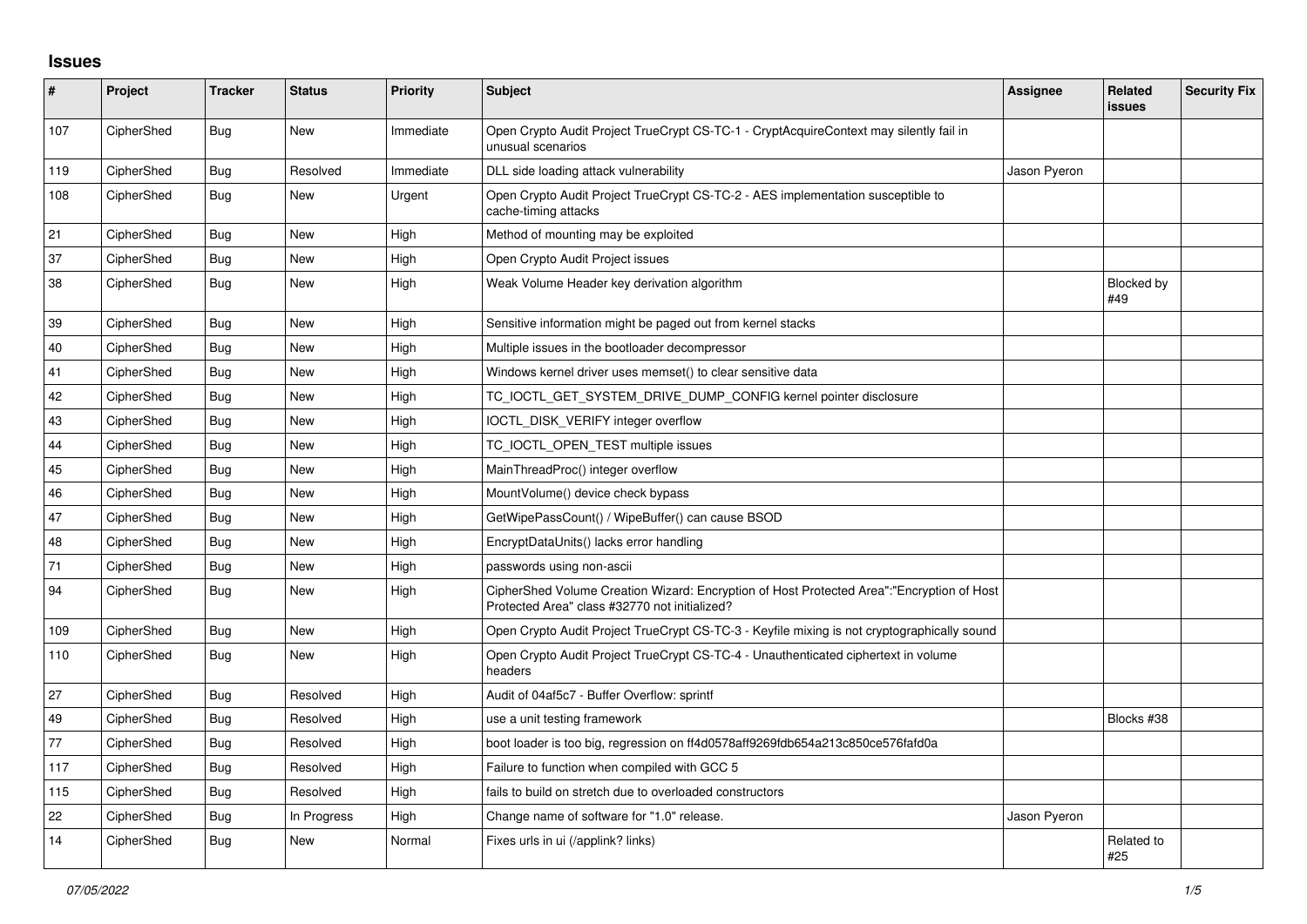| #   | Project    | <b>Tracker</b> | <b>Status</b> | Priority | Subject                                                                                                  | <b>Assignee</b> | Related<br>issues | <b>Security Fix</b> |
|-----|------------|----------------|---------------|----------|----------------------------------------------------------------------------------------------------------|-----------------|-------------------|---------------------|
| 26  | CipherShed | <b>Bug</b>     | <b>New</b>    | Normal   | Large External Drive Support on Mac (>512byte sector size)                                               |                 |                   |                     |
| 63  | CipherShed | <b>Bug</b>     | New           | Normal   | 64 bit gui on 64 bit systems                                                                             |                 | Related to<br>#65 |                     |
| 72  | CipherShed | Bug            | New           | Normal   | The installation fails, but a message (from windows?) says it succeeds and asks if you want<br>to reboot |                 |                   |                     |
| 73  | CipherShed | Bug            | New           | Normal   | Truecrypt icon showing in taskbar                                                                        |                 |                   |                     |
| 74  | CipherShed | <b>Bug</b>     | New           | Normal   | Hardcoded Build date in Help->About window                                                               |                 |                   |                     |
| 76  | CipherShed | Bug            | New           | Normal   | MakeSelfExtractingPackage used in CI cannot have dialog boxes                                            |                 |                   |                     |
| 78  | CipherShed | <b>Bug</b>     | New           | Normal   | update the ciphershed.org website, automatically                                                         |                 |                   |                     |
| 83  | CipherShed | <b>Bug</b>     | New           | Normal   | deduplicate file names                                                                                   |                 |                   |                     |
| 84  | CipherShed | Bug            | New           | Normal   | wcsncpy is subject to buffer overflow                                                                    |                 |                   |                     |
| 85  | CipherShed | <b>Bug</b>     | New           | Normal   | Digcode.c is 9917 lines long, split it up                                                                |                 |                   |                     |
| 88  | CipherShed | <b>Bug</b>     | New           | Normal   | smart card support for containers                                                                        |                 |                   |                     |
| 95  | CipherShed | <b>Bug</b>     | New           | Normal   | Platform/SystemException.h and Common/Exception.h define the same class/struct                           |                 |                   |                     |
| 116 | CipherShed | <b>Bug</b>     | New           | Normal   | create an option for private/global volume mounting                                                      |                 |                   |                     |
| 118 | CipherShed | Bug            | New           | Normal   | upgrading truecrpyt fails if truecrypt is pinned to the taskbar                                          |                 |                   |                     |
| 123 | CipherShed | <b>Bug</b>     | New           | Normal   | losetup anomaly with OpenSUSE 13.1                                                                       |                 |                   |                     |
| 30  | CipherShed | Bug            | Resolved      | Normal   | Allowed character description is wrong                                                                   |                 | Related to<br>#31 |                     |
| 28  | CipherShed | <b>Bug</b>     | Resolved      | Normal   | Audit of 04af5c7 - Buffer Overflow: strcat                                                               |                 |                   |                     |
| 86  | CipherShed | <b>Bug</b>     | Resolved      | Normal   | Make ciphershed window titlebars different                                                               |                 |                   |                     |
| 101 | CipherShed | <b>Bug</b>     | Resolved      | Normal   | boot loader password prompt takes 100% cpu in VM                                                         |                 |                   |                     |
| 112 | CipherShed | <b>Bug</b>     | Resolved      | Normal   | uninstall on windows does not list version info                                                          |                 |                   |                     |
| 113 | CipherShed | Bug            | Resolved      | Normal   | remove the donate screen from the installer                                                              |                 |                   |                     |
| 125 | CipherShed | <b>Bug</b>     | Resolved      | Normal   | Makefile for bootloader fails on case sensitive filesystem                                               |                 |                   |                     |
| 126 | CipherShed | <b>Bug</b>     | Resolved      | Normal   | VS launcher breaks if using multiple VS and the default is not the one for CS                            |                 |                   |                     |
| 31  | CipherShed | <b>Bug</b>     | New           | Normal   | there is duplicate code for password character checking                                                  | Jason Pyeron    | Related to<br>#30 |                     |
| 51  | CipherShed | <b>Bug</b>     | In Progress   | Normal   | <b>GUID Partition Table (GPT)</b>                                                                        | Jason Pyeron    | Related to<br>#55 |                     |
| 55  | CipherShed | Bug            | In Progress   | Normal   | Unified Extensible Firmware Interface (UEFI)                                                             | Jason Pyeron    | Related to<br>#51 |                     |
| 29  | CipherShed | Bug            | Resolved      | Normal   | Audit of 04af5c7 - Buffer Overflow: strcpy                                                               | Jason Pyeron    |                   |                     |
| 127 | CipherShed | <b>Bug</b>     | Resolved      | Normal   | remove #if 0 code                                                                                        | Jason Pyeron    |                   |                     |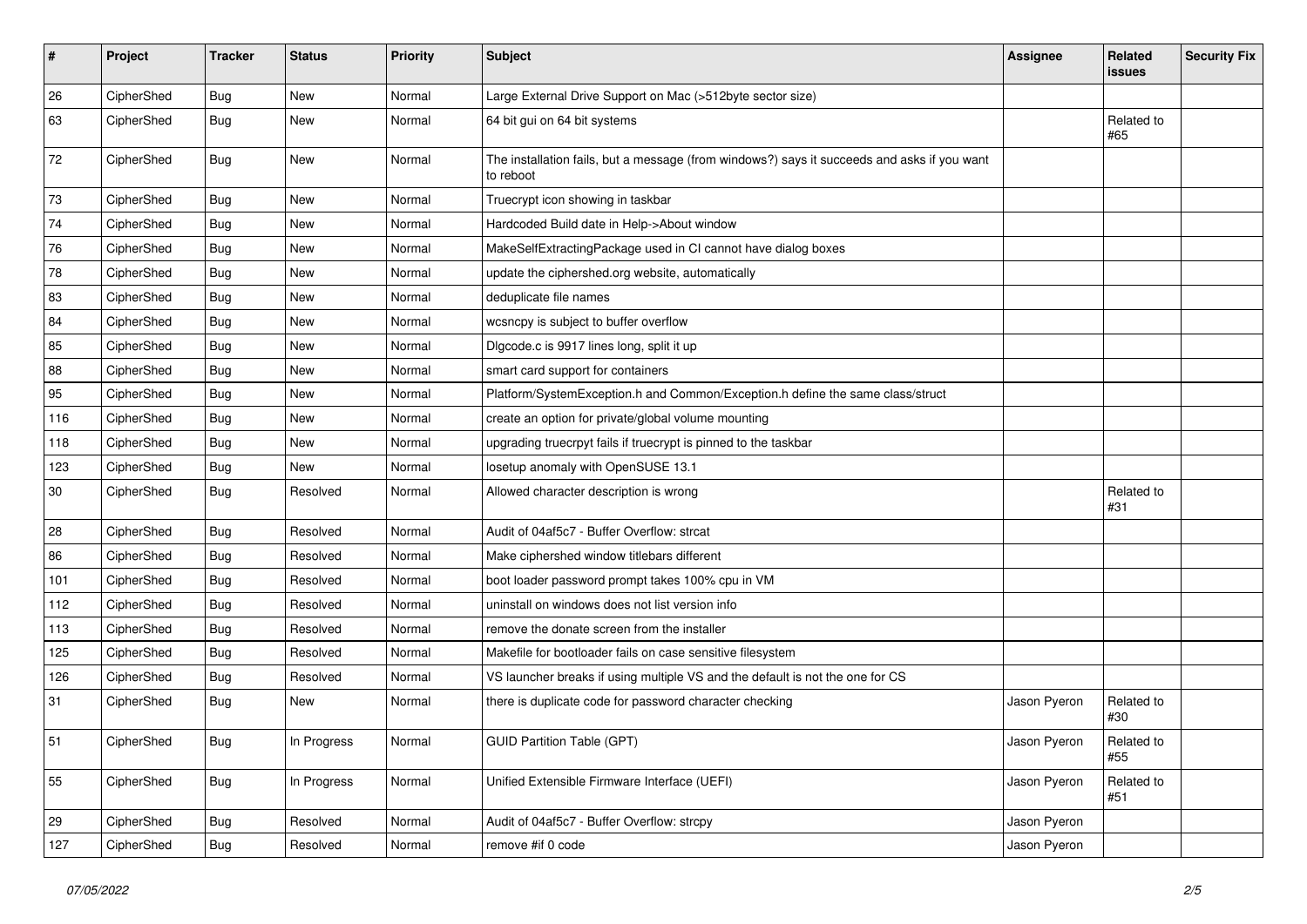| #            | Project    | <b>Tracker</b> | <b>Status</b> | <b>Priority</b> | <b>Subject</b>                                                                           | <b>Assignee</b> | Related<br>issues   | <b>Security Fix</b> |
|--------------|------------|----------------|---------------|-----------------|------------------------------------------------------------------------------------------|-----------------|---------------------|---------------------|
| 111          | CipherShed | <b>Bug</b>     | New           | Normal          | ui does not show free drives below c: e.g. A: or B:                                      | Niklas Lemcke   |                     |                     |
| 23           | CipherShed | Bug            | New           | Normal          | Windows 8 / 8.1 Fast Startup                                                             | Rocki H         |                     |                     |
| 56           | CipherShed | <b>Bug</b>     | New           | Low             | FreeBSD support                                                                          |                 |                     |                     |
| 59           | CipherShed | Bug            | New           | Low             | optimized rescue disk                                                                    |                 | Related to<br>#52   |                     |
| 80           | CipherShed | Bug            | <b>New</b>    | Low             | TEST CASE: ubuntu 14 GUI install                                                         |                 |                     |                     |
| 105          | CipherShed | <b>Bug</b>     | Resolved      | Low             | Debian Jessie Complication Error: wx3.0                                                  |                 |                     |                     |
| 104          | CipherShed | <b>Bug</b>     | Resolved      | Low             | wxgtk 2.9, CommandLineInterface, ambiguous overloaded function calls                     |                 |                     |                     |
| 35           | CipherShed | Feature        | Resolved      | High            | use Doxygen                                                                              |                 |                     |                     |
| 32           | CipherShed | Feature        | New           | Normal          | truecrypt.ch ideas thread                                                                |                 |                     |                     |
| $33\,$       | CipherShed | Feature        | New           | Normal          | windows comamnd line volume creation                                                     |                 |                     |                     |
| 34           | CipherShed | Feature        | New           | Normal          | windows mount point support                                                              |                 | Related to<br>#60   |                     |
| 36           | CipherShed | Feature        | <b>New</b>    | Normal          | support multiple actors to open an encrypted volume                                      |                 |                     |                     |
| 50           | CipherShed | Feature        | New           | Normal          | Linux FDE                                                                                |                 | Related to<br>$\#5$ |                     |
| 57           | CipherShed | Feature        | New           | Normal          | Skein support                                                                            |                 |                     |                     |
| 60           | CipherShed | Feature        | New           | Normal          | Enhanced UX - shell extension for container management                                   |                 | Related to<br>#34   |                     |
| 61           | CipherShed | Feature        | <b>New</b>    | Normal          | optionally support TPM                                                                   |                 |                     |                     |
| 62           | CipherShed | Feature        | New           | Normal          | Administrative Configuration for Enterprise IT                                           |                 |                     |                     |
| 65           | CipherShed | Feature        | New           | Normal          | pure 64 bit version for windows                                                          |                 | Related to<br>#63   |                     |
| 66           | CipherShed | Feature        | <b>New</b>    | Normal          | provide robust API for usermode interaction with kernel driver                           |                 |                     |                     |
| 67           | CipherShed | Feature        | New           | Normal          | print a backup                                                                           |                 |                     |                     |
| 70           | CipherShed | Feature        | New           | Normal          | track git info in build                                                                  |                 |                     |                     |
| 81           | CipherShed | Feature        | <b>New</b>    | Normal          | Decrypt System drive via commandline                                                     |                 |                     |                     |
| 82           | CipherShed | Feature        | <b>New</b>    | Normal          | add sparse file detection to non-windows versions                                        |                 |                     |                     |
| 89           | CipherShed | Feature        | New           | Normal          | Support the Common Criteria Collaborative Protection Profile for Full Disk Encryption    |                 |                     |                     |
| $ 90\rangle$ | CipherShed | Feature        | New           | Normal          | cipher setting preference file                                                           |                 |                     |                     |
| 91           | CipherShed | Feature        | New           | Normal          | use linked libraries in kernel driver to isolate logical units and later support plugins |                 |                     |                     |
| 92           | CipherShed | Feature        | New           | Normal          | allow change of cipher/key on encrypted container without decrypting                     |                 |                     |                     |
| 93           | CipherShed | Feature        | New           | Normal          | support "quick" encrypt for new media (especially flash/SSD)                             |                 |                     |                     |
| 96           | CipherShed | Feature        | New           | Normal          | installer to incorporate a post-installation quick-start wizard                          |                 |                     |                     |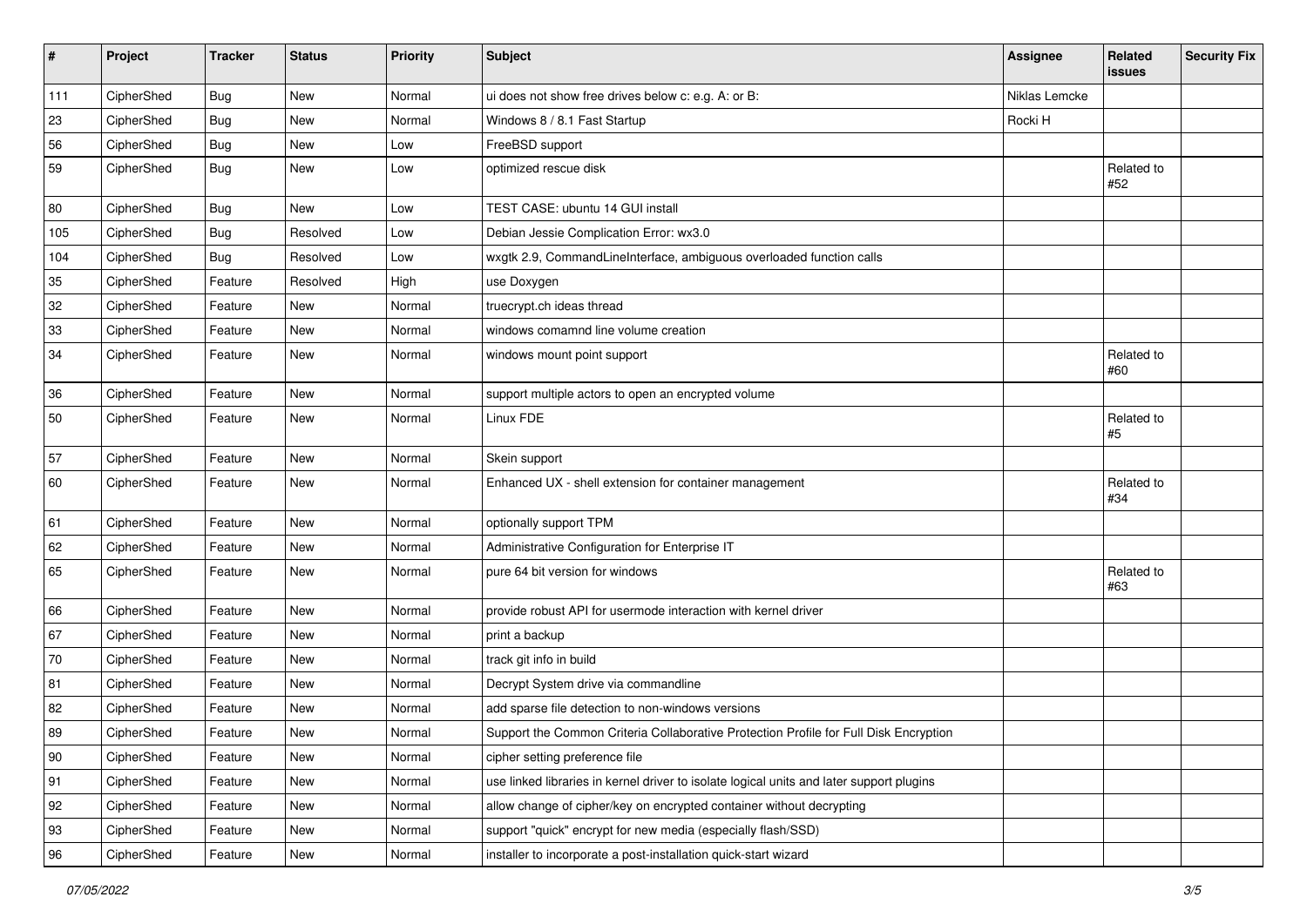| $\vert$ # | Project    | <b>Tracker</b> | <b>Status</b> | <b>Priority</b> | <b>Subject</b>                                                                                | <b>Assignee</b> | Related<br><b>issues</b>                                  | <b>Security Fix</b> |
|-----------|------------|----------------|---------------|-----------------|-----------------------------------------------------------------------------------------------|-----------------|-----------------------------------------------------------|---------------------|
| 102       | CipherShed | Feature        | <b>New</b>    | Normal          | support for serial console in bootloader                                                      |                 |                                                           |                     |
| 99        | CipherShed | Feature        | <b>New</b>    | Normal          | Suggestion 3-Separate required and optional input parameters                                  |                 |                                                           |                     |
| 100       | CipherShed | Feature        | New           | Normal          | Suggestion 4-Display the consequences of an action immediately (Immediacy of<br>consequences) |                 |                                                           |                     |
| 121       | CipherShed | Feature        | <b>New</b>    | Normal          | Support "not" burning CD on encrypting disk operation                                         |                 | Related to<br>#68                                         |                     |
| 122       | CipherShed | Feature        | New           | Normal          | support key escrow                                                                            |                 | Related to<br>#68                                         |                     |
| 124       | CipherShed | Feature        | <b>New</b>    | Normal          | investigate switch to FUDforum from phpBB                                                     |                 |                                                           |                     |
| 97        | CipherShed | Feature        | New           | Normal          | Suggestion 1 - Do not use unknown terminology                                                 | Niklas Lemcke   |                                                           |                     |
| 98        | CipherShed | Feature        | <b>New</b>    | Normal          | Suggestion 2 - Do not misuse native UI controls                                               | Niklas Lemcke   |                                                           |                     |
| 10        | CipherShed | Feature        | <b>New</b>    | Low             | Two-factor Pre-boot-authentication with USB stick and Password                                |                 |                                                           |                     |
| 11        | CipherShed | Feature        | <b>New</b>    | Low             | Cipher set enablement                                                                         |                 |                                                           |                     |
| 52        | CipherShed | Feature        | <b>New</b>    | Low             | recovery utility & tools                                                                      |                 | Related to<br>#59                                         |                     |
| 53        | CipherShed | Feature        | New           | Low             | Portable / non-admin volume browser                                                           |                 |                                                           |                     |
| 54        | CipherShed | Feature        | New           | Low             | Self Destruct Password                                                                        |                 |                                                           |                     |
| 58        | CipherShed | Feature        | <b>New</b>    | Low             | Tablet / Touch screen / non-keyboard boot support                                             |                 |                                                           |                     |
| 69        | CipherShed | Feature        | <b>New</b>    | Low             | integration test: mounting and sharing volumes                                                |                 |                                                           |                     |
| 75        | CipherShed | Feature        | <b>New</b>    | Low             | code coverage - ConvertUTF.c                                                                  |                 |                                                           |                     |
| 79        | CipherShed | Feature        | <b>New</b>    | Low             | document a list of file systems compatible with Hidden Volume usage                           |                 |                                                           |                     |
| 87        | CipherShed | Feature        | <b>New</b>    | Low             | support multiple hidden volumes                                                               |                 |                                                           |                     |
| 16        | CipherShed | Task           | <b>New</b>    | High            | Create list of all installed files / registry keys (Windows).                                 | Rocki H         | Related to<br>#2                                          |                     |
| $\vert$ 2 | CipherShed | Task           | New           | Normal          | Upgrade installer to uninstall TrueCrypt                                                      |                 | Related to<br>#1, Related<br>to #13,<br>Related to<br>#16 |                     |
| 3         | CipherShed | Task           | <b>New</b>    | Normal          | Finish initial bitmaps and icons                                                              |                 |                                                           |                     |
| 8         | CipherShed | Task           | <b>New</b>    | Normal          | Get graphics artist to work on artwork, icons                                                 |                 |                                                           |                     |
| 17        | CipherShed | Task           | <b>New</b>    | Normal          | Create debian packaging                                                                       |                 |                                                           |                     |
| 18        | CipherShed | Task           | New           | Normal          | Create rpm packaging                                                                          |                 |                                                           |                     |
| 19        | CipherShed | Task           | <b>New</b>    | Normal          | Create pkgbuild for arch                                                                      |                 |                                                           |                     |
| 20        | CipherShed | Task           | New           | Normal          | Create dmg for os x                                                                           |                 |                                                           |                     |